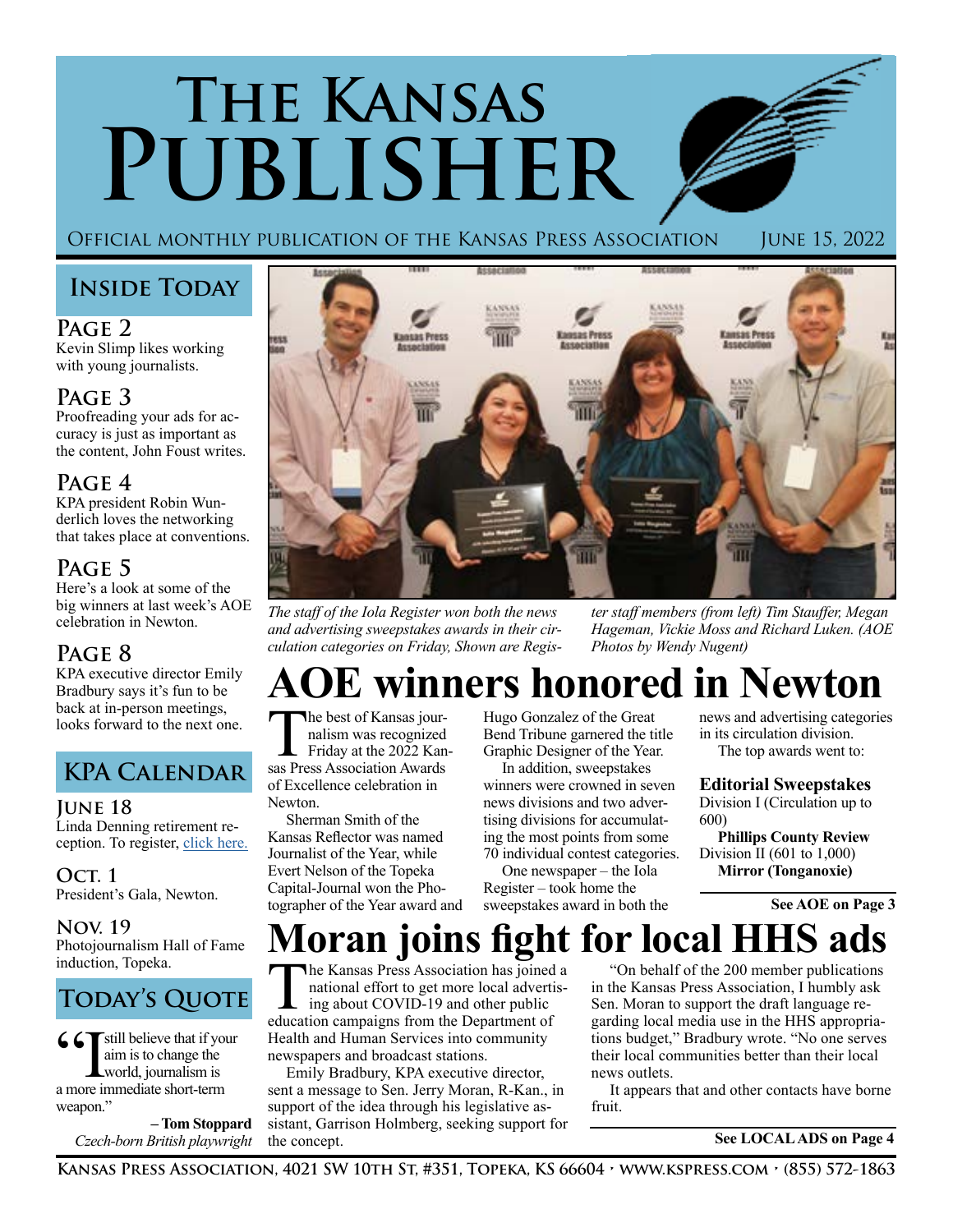# **Slimp sometimes feels like 'Yoda' to younger newspaper colleagues**

I'm not that old. Seriously, I'm not. I'm work with newspapers, I've work with so many younger people that I 'm not that old. Seriously, I'm not. But in my work with newspapers, I've worked sometimes feel like Yoda (for you Star Wars fans) to a sizeable group of up-and-coming publishers in our business.

In addition to all these young publishers, I hear from regularly, I also hear from a lot of publishers who are retiring and moving on to enjoy the fruits of their labors and – as happens in many science fiction movies – there are times when these two worlds collide.

Joey Young, the young (at least he used to be young) publisher who has made a name for himself in Kansas and beyond, stopped

me at a convention three years ago and asked, "Why are you working so hard to make me famous?" Joey didn't realize it at the time, but I wasn't the one making him famous. He was becoming famous on his own, starting newspapers in his home state. I was simply spreading the word.

Hardly a week goes by that I don't hear from a former student (I spent 21 years directing The

University of Tennessee Newspaper Institute) or young journalist thinking about buying or starting a newspaper. At the same time, it's rare when a week passes that I don't hear from a longtime publisher searching for the right person to take over their newspaper. Now and then, I introduce them to each other.

This has been an exciting month as I watched one of my favorite students, Jessica Prevatt, buy the newspaper she worked at for more than 20 years. Jessica attended my Institute every year, and we'd often have conversations about her purchasing her own newspaper. The Baker County (Florida) Press has been very successful – with significant market penetration – and Jessica always believed there was a bright future for the paper. So, I wasn't surprised when she swore me to secrecy – I'm an excellent secretkeeper – a few months ago and told me she was going to buy The Baker County Press. I was a proud mentor.

While I was having conversations with Jessica about her budding future as a rising star in the newspaper business, I also had conversations with my friend Lesa Van Camp, publisher of the newspaper in Drayton, North Dakota. I met Lesa when she first purchased the paper and, by her admission, didn't know a lot about running a newspaper. She heard I was in the area, working with a

larger paper, and asked if I could come by for a few hours to help learn how to produce a newspaper. The few hours turned into a day, then I asked if she'd like me to stay into the evening and redesign her newspaper, and the rest is history. Due to some health issues, Lesa knew it was time to find a new owner for her beloved newspaper. But she didn't want just any owner. She wanted someone local who would care for her paper in the way only a local owner can. For a while, it looked like Lesa would be forced to close the paper without selling it, but I received word a few weeks ago – again, I was sworn to secrecy – Lesa had found a local buyer.

> Last week, Lesa published her final edition of Valley News & Views, and the new owner will publish next week's issue.

> A couple of months ago, I heard from a young (it's a relative term, I know) journalist who I've met many times through the years when speaking at conventions and training events. She came searching for solid advice about buying a newspaper. At that moment, it felt like

**Kevin Slimp**

all my experience and connections came into play, and I connected her with Joey, Jessica, and another friend who had traveled similar paths. After a few minutes of group conversation, I hung up the phone and allowed them to carry on without me.

When working with newspapers these days, I spend most of my time helping papers create better publications. In 30 years of consulting, the one constant I point to most often is that growing, thriving newspapers continuously work to improve their products. I've seen hundreds – probably thousands – of the latest gimmicks to make newspapers rich. I've heard speakers and seen vendors pushing ideas and products that promise to line the pockets of newspaper owners, only to see these same speakers and vendors quickly fade away (or come back with new "incredible" ideas a year or two later).

I'm convinced Jessica will continue to grow her paper in Florida as a publisher. I'm confident Joey will do the same, as will the young journalist mentioned previously who is considering purchasing her first paper. It's all about improving the product.

I'm a proud Yoda.

**Kevin Slimp** *is a popular speaker and consultant in the newspaper industry. He can be reached at kevin@kevinslimp.com.*

### **2021-2022 KPA Board**

**David Allen Seaton** President Cowley CourierTraveler daseaton@ctnewsonline.com

**Tim Stauffer**

Vice President Iola Register tim.stauffer@iolaregister.com

**Jeff Cott**

Treasurer Derby Informer jeff@derbyinformer.com

**Robin Clasen Wunderlich** Past President Eureka Herald news@eurekaherald.com

**Nickole Byers**

Northwest District Director Ellis Review, Western World review@gbta.net

**Dale Hogg** Southwest District Director Great Bend Tribune dhogg@gbtribune.com

**Chad Lawhorn** President's Appointment Lawrence Journal-World clawhorn@ljworld.com

**Adam Strunk** Legislative Director Harvey County Now adam@harveycountynow.com

#### **KPA Staff Emily Bradbury**

Executive Director, Member Services Director ebradbury@kspress.com (785) 213-8524

**Judy Beach** Bookkeeper jbeach@kspress.com

**Amber Jackson** Advertising Director ajackson@kspress.com

**Lori Jackson** Administrative Assistant/Advertising ljackson@kspress.com

> **Doug Anstaett** KPA consultant Editor, Kansas Publisher danstaett@kspress.com

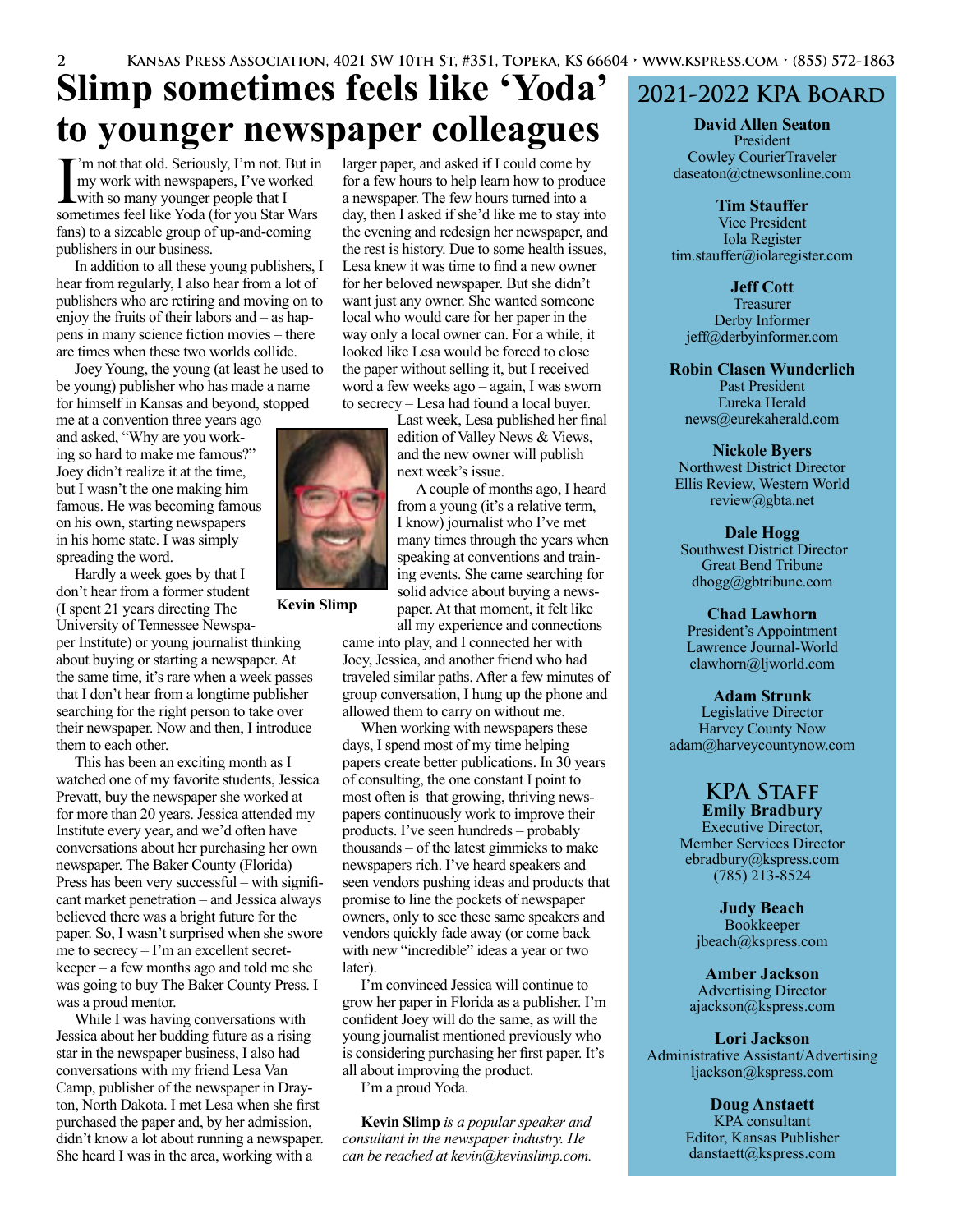# **Proofreading errors can cost you big money**

roofreading is one of the most important skills in the advertising world. While anybody with a sense of humor can appreciate a harmless blooper (one of my favorites is the sign that read, "Ears pierced while you wait"), no advertiser wants to run an ad



**John Foust**

with a mistake. Many an ad campaign has been damaged by typographical errors, inappropriate illustrations and inaccurate information.

I remember receiving an email promoting a Zoom meeting that seemed interesting. However, the copy put a stop to any thoughts

I had of registering. The date of the event was listed as March 9 in the headline, and as March 2 in the body copy. To make matters even more confusing, the email was sent during the first week of April. What are the chances that anyone made the effort to contact the advertiser to find out the real date? Slim and none. (And like the old saying, Slim just left town.)

Proofreading would have prevented that problem.

Early in my ad agency days, I designed a logo for a development company. When

# **AOE**

#### **Continued from Page 1**

Division III (1,001 to 1,500) **Dickinson County News-Times** Division IV (1,501 to 2,200) **Iola Register** Division V (2,201 to 3,500) **Miami County Newspapers** Division VI (3,501 to 5,600) **Harvey County Now** Division VII (5,601 and above) **Wichita Eagle**

the printing was completed, I enthusiastically drove to their out-of-town office, my backseat loaded with boxes of letterheads, envelopes and business cards. My excitement faded as soon as my client pointed out that one digit in their address was incorrect; what appeared as a 9 should have been a 7. The only way to handle the

> **Because we read at a glance and jump to conclusions in a fraction of a second, it's easy to miss important**

mistake was to offer to reprint everything at my expense.

Proofreading would have prevented that costly lesson.

Then there was the half-page furniture ad with "Store Name Here" at the bottom.

Obviously, a manufacturer had

provided the ad to local merchants who were supposed to insert their individual logos. In addition to being a glaring error, that probably cost that particular dealer some co-op money. Proofreading would have prevented that, too.

**details.** 

Because we read at a glance and jump to conclusions in a fraction of a second, it's easy to miss important details.

Proofreading shouldn't end with typography. Consider the photo of the fashion model who posed in a national ad, wearing a baseball glove on the wrong hand.

#### **Advertising Sweepstakes**

Divisions I, Division II and Division III **Hugoton Hermes** Divisions IV, Division V, Division VI and Division VII

**Iola Register**

#### $\Box$

Programs during the 2022 learning event included two sessions on community journalism with KPA consultant Doug Anstaett, the noon keynote address on new business models by Teri Finneman of the University of Kansas, roundtable discussions on Friday and a trivia contest on Thursday night.

# **This month's question**



Q. Public notice seems to be under attack again. What can I do to help ward off these attempts to take public notice away?

A. You're right. Other states are experiencing issues right now as attacks mount from various public officials. One way to help keep ahead of this is to run these ready-made ads in your newspaper that point out the importance of having public notices in printed newspapers. All you have to do is add your newspaper's logo. [Click here to access](https://www.dropbox.com/sh/h4lo389um3m62px/AACbiw4JEJ61ZvagwQxExoeqa?dl=0) the ads from the Public Notice Resource Center. The Kansas Publisher will begin using the ads next month.

Or what about the photo that was flopped so it would face in the opposite direction? The problem was that the subjects ended up with t-shirts featuring backwards letters.

Advertisers may have approved each one of those ideas. But that doesn't mean they happily accepted responsibility for

the mistakes.

It would have been better to present them with proofing copies that were as close to perfect as possible.

The point of all this is simple:

(1) Proofread everything before it is published.

(2) If possible, ask someone else to proofread it.

(3) Then check it one more time for good measure.

Speaking of measuring, this seems like a good time to quote carpentry's famous slogan: "Measure twice, cut once."

**John Foust** *has conducted training programs for thousands of newspaper advertising professionals. E-mail for information at john@johnfoust.com.*

*(c) Copyright 2022 by John Foust. All rights reserved.* 



Ready-to-Use Spec Ads, Digital Ad Development Tools, Native Advertising Content and More to Capture New Revenue Opportunities

Go to metrocreativeconnection.com now to preview the latest SearchBook® , and see how Metro's spec ads, images, special sections, tools and ideas can help your publication navigate new roads to revenue – in print and online!



CREATE. SELL. PROFIT.

*Call todayforyourfreetrial!*

800-223-1600<br>metrocreativeconnection.com<br>service@metro-email.com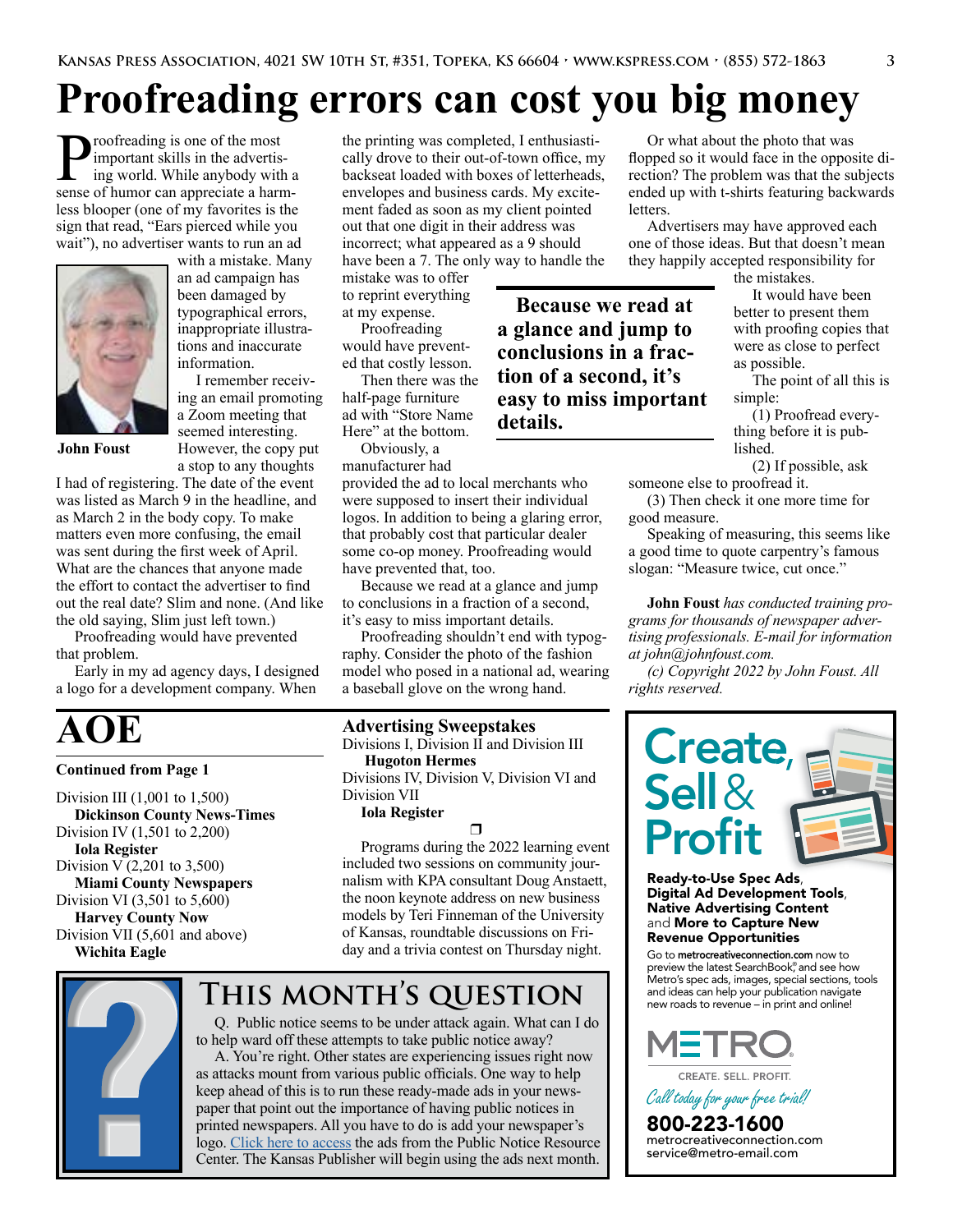**Growing up in a community journalism driven family, I've always had a love for the Kansas Press Association and its member newspapers. Some of my favorite childhood memories are from various** 

**gatherings my father** 

**attended.**

# **Sharing with colleagues makes KPA special**

Together Again! That was the theme for the 2022 Kansas Press Association (KPA) Convention last week in Newton. It was so great to be just that, together again.

It was great to see everyone. From



trivia to round tables and bloopers to research, the two-day event was a great learning experience.

In recent years, the KPA has been told that a one and a half day event would be best as we are all short staffed and trying to manage production days through various events.

**Robin Wunderlich**

If you attended

the event, I encourage you to send a note to either me (news@eurekaherald.com) or to Emily (ebradbury@kspress.com) and share what you liked at the learning experience, as well as what you would like to see at future events. The same goes for those that were unable to attend.

Growing up in a community journalism driven family, I've always had a love for the Kansas Press Association and its member newspapers. Some of my favorite childhood memories are from various gatherings my father attended.

However, I never attended the training. My mother, grandmother and I would go shopping or find the pool.

This changed in 2015 when I decided to close the office and bring the staff along. Of course there is stress associated with the chaos, but the rewards outweigh them.

This year, we kicked off the annual event with the KPA Golf Scramble, where

# **Local ads**

#### **Continued from Page 1**

Moran reportedly spoke favorably about the proposed language before the Senate Appropriations Committee last week.

The National Newspaper Association said the proposed legislation would ensure that communities served by local radio and TV broadcasters and local newspapers, including non-daily newspapers, are fairly served by the federal ad dollars for the Department's public education campaigns, since they reach key audiences in their communities.

Pew Research Center has suggested

the Kingman Leader foursome claimed their second consecutive trophy, finishing the round 8 under par. (The Herald was right behind them with 7 under.)

Shortly after concluding the round, the networking began and continued throughout the learning opportunity.

It was also the end of a chapter for me, my final event as the KPA president. When I first started in this industry, I was lost. I truly learned by doing. I was reluctant to attend various events, whether it be due to lack of time/ staff or thinking I wouldn't "fit in."

But, as a member of KPA, there are resources we sometimes fail to share. There are the obvious ones: legal

hotline, legislative lobbying and the ad networks, of course, but the knowledge shared by talking to fellow members is immeasurable.

If you haven't attended KPA events in the past, I encourage you to do so.

The past year has flown by and with the annual meeting being held, a chapter in my story has closed. My term as the KPA president has been fulfilled. What an honor it has been.

Of course, there were a few added elements, some good, some bad. But, more than anything, I have learned a lot while serving and have been blessed with great mentors, who I now can call friends, all because I said yes to serving such a great

that more than 60 percent of Americans get local news from a weekly newspaper. And [a 2022](https://www.nna.org/newspaper-readers-are-voters-voters-hungry-for-professional-integrity
)  [survey](https://www.nna.org/newspaper-readers-are-voters-voters-hungry-for-professional-integrity
) by Susquehanna Polling said community newspaper advertising surpassed other sources to guide consumers' decisions.

However, NNA reported as the federal government began to spend heavily upon COVID-19 advertising programs – promoting vaccines, public health education and coping strategies – it overlooked low density areas

served by local community newspapers. High transmission and hospitalizations in areas served by these newspapers may have been the consequence of inadequate



**Moran**

association. If you get the chance, take the leap!

Now, I get to continue to serve on the board as the immediate past president and will join another board. Once again, I am following in my father's and grandfather's footsteps as later this month I will attend my first Kansas Newspaper Foundation

(KNF) meeting.

Moving forward, I hope to continue to provide bloopers. We didn't have many new ones this year; but, I think those that attended enjoyed having the "Blooper Breakfast" back.

I was told that years ago my father was instrumental in keeping things light hearted, and assisted with bloopers and even skits. With that

being said, if you discover that you printed a blooper, please send it my direction. Include a little back story, too. Although it might not seem funny at the time; it will be later on. I promise.

Here's to continuing to learn tools of the trade in the coming years while trying to keep it light hearted. I'm thankful to be a part of this great association and was honored to serve on the board.

Thank you for the opportunity to serve on the board and as the KPA president.

**Robin Wunderlich** *is outgoing president of the Kansas Press Association for 2021-2022. She is editor and publisher of the Eureka Herald.*

> federal messaging. The proposed legislation would address that shortcoming.

NNA reports that Congress previously encouraged the Department of Health and Human Services to direct more federal advertising to local news media.

Now, as local community newspapers and broadcasters are facing rising paper and postage prices, utility costs and other economic pressures, the guidance of

Congress is more important than ever. NNA said reaching underserved areas with community newspapers serves the public and helps local newsrooms to do their jobs.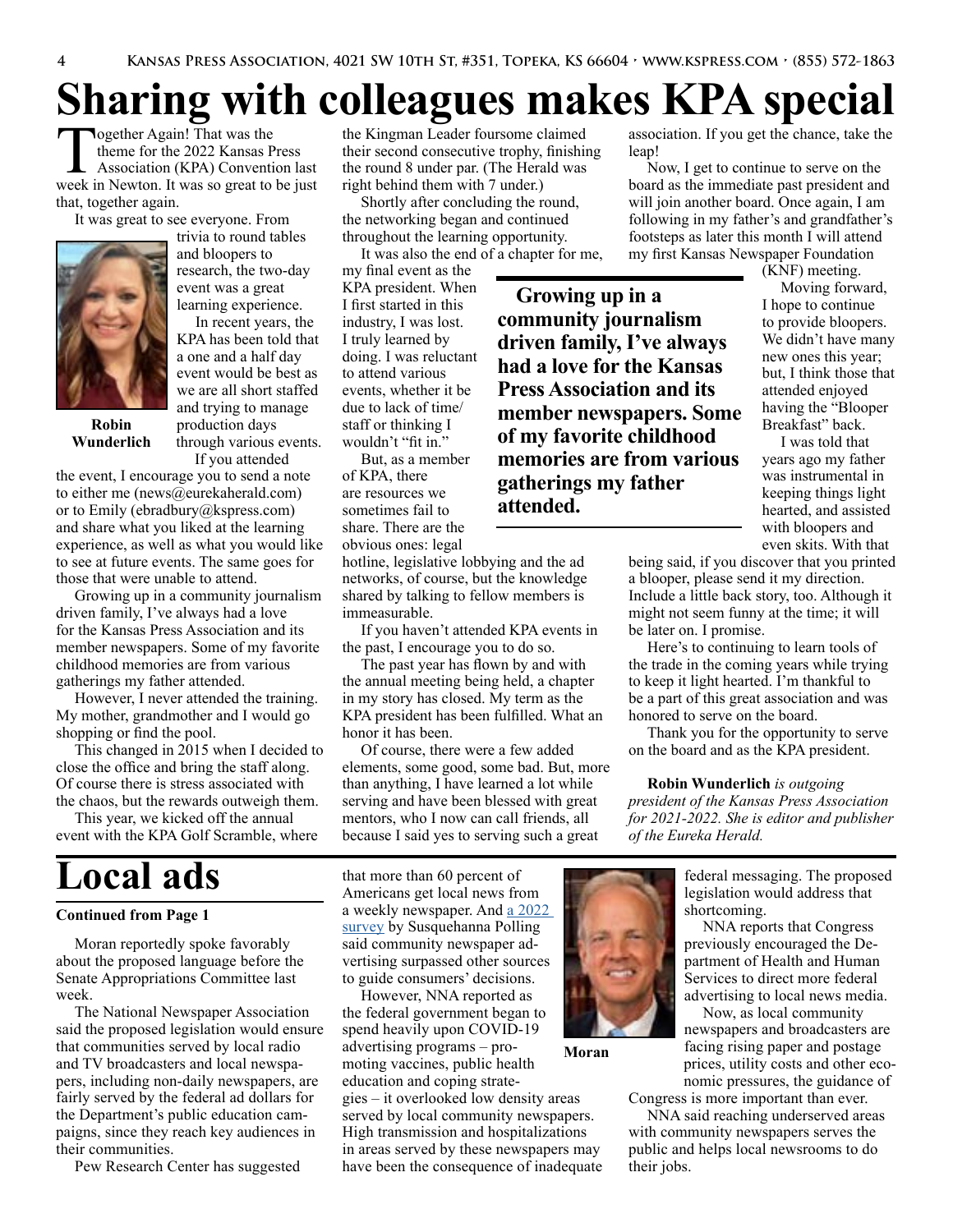

*It was a big day for the Dickinson County News-Times, which captured the News Sweepstakes Award in Division III and a pile of other plaques. Shown is Gail Parsons, News-Times editor.*

Association ociation MIRRO

Ш

*The Mirror of Tonganoxie ruled again in Division II of the news competition. Editor and Publisher Shawn Linenberger displays the sweepstakes plaque and The Mirror's front page winning entry.*

**CONVENTION: Finally, a chance to meet together after two years of viral isolation**



*Harvey County Now won the sweepstakes award in News Division VI. Shown (from left) are Bill Bush, Wendy Nugent, Jared Janzen, Adam Strunk, Joey Young and Lindsey Young.*



*Miami County Newspapers captured the News Sweepstakes Award in Division V. Editor Brian McCauley and staff member Gene Morris display some of their plaques.*



*Sherman Smith (left) of Kansas Reflector was named Journalist of the Year in this year's AOE competition. He is shown with opinion editor Clay Wirestone and Lily O'Shea Becker.*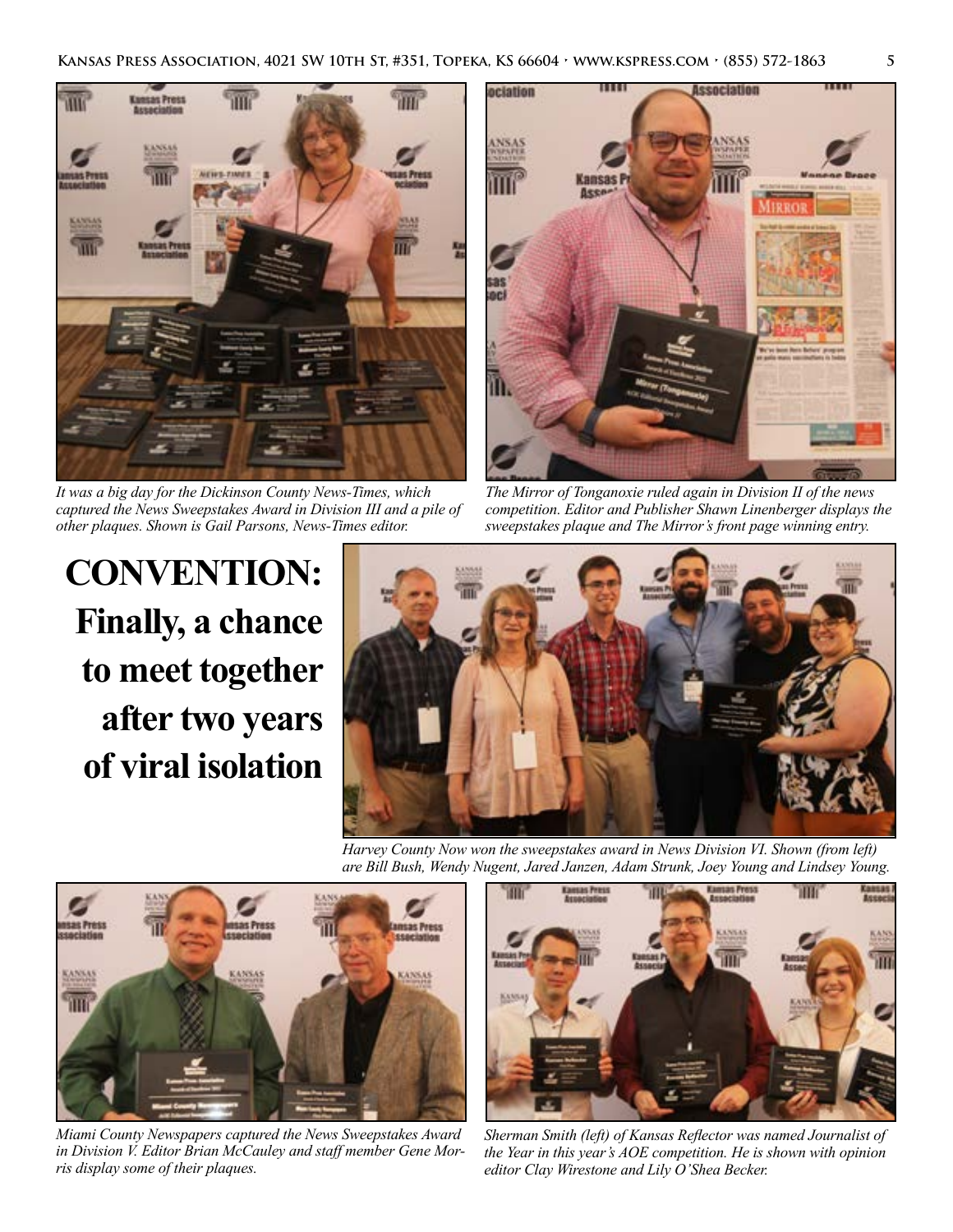# **Marketplace**

#### **MANAGEMENT**

MANAGING EDITOR/MARKETING DIREC-TOR - The Lincoln Sentinel-Republican is a community newspaper in a dynamic region of history and tradition. Seeking the right individual to excel the newspaper (print/online). dcnewstimes@ outlook.com (785) 366-6186

EDITOR AND GENERAL MANAGER – of a vibrant Texas Hill Country community weekly. Are you ready to take your reporting (sports and general) and management skills to the next level? Strong writing ability, reporting experience, community relations sensibility, and organizational skills are vital. Broad newspaper responsibilities will provide an opportunity to be involved in every level of weekly newspaper management, but direct previous management experience is not required. Layout experience a must. This is the perfect small-market management position! Wesnermedia@gmail.com Job Type: Full-time - Salary/pay is negotiable.

PUBLISHER – Seeking candidates to replace retiring publisher for the Stillwater News Press, an award-winning newspaper in one of Oklahoma's best markets – the home of Oklahoma State University. This individual will oversee all operations of the New Press and help navigate print and digital products to future successes. Great benefits and bonus plan. Send letter and resume to CNHI Group Publisher Dale Brendel at publisher@joplinglobe. com.

PUBLISHER – Three newspaper paper group in southwest Oklahoma is seeking candidates for the publisher's position. Candidates should be experienced in community journalism, preferably with a background in advertising and marketing, but also with an understanding of newsroom operations and managing employees. Candidates must also be leaders with strong people skills. Please email a cover letter and resume to Scott Wesner at wesnermedia@ gmail.com.

#### **NEWS**

SPORTS JOURNALIST – GOLFER'S DREAM JOB – If you are an avid golfer and a community minded sports journalist, we have the perfect job for you. Please send letter of interest, resume and samples to Jason Jump at jjump@theharperadvocate.com.

REPORTER - Relocate to thriving, independent weekly that just won 40 KPA awards. Competitive salary, benefits, year-end bonus for upwardly mobile, enterprising, engaging general assignment reporter. Marion County Record. job@mnks.us.

REPORTER -Weekly Jefferson County newspaper seeking full-time reporter with

editorship potential. Needing community-minded, self-motivated person

preferably proficient in areas of reporting, editing, photography, and

pagination; however, the job can be tailored to suit the skillset of a desirable candidate. Writing duties include county commission, city council, school board, feature stories, and sports. Send resume to vindicator@jeffcountynews.com.

NEWS REPORTER - The Emporia Gazette of Emporia, Kansas, has an immediate opening for a reporter who can build sources and dive into local issues. Duties include sports and general assignment, feature writing, coverage of local government boards and copy editing. The person must have sharp reporting instincts, outstanding news

judgment, an ability to report and write quickly in a fast-moving atmosphere. A curiosity about the community and its people is vital.

The candidate must be an experienced interviewer who doesn't shirk from the hard questions. This person must have the ability to work productively in a team setting.

The person must be aggressive and adept at setting priorities and reordering them as needed, particularly under deadline pressure or as circumstances change. The person should have strong editing and writing skills, and experience with Multimedia journalism is must. Position will also require news page pagination and knowledge of InDesign. We use video, audio, Facebook and Twitter to tell our stories.

We are a Monday through Saturday paper, covering six counties. Salary based on experience. We offer health benefits, 401(k) and two weeks vacation. Emporia is on the edge of the beautiful Kansas Flint Hills one hour away from major Kansas cities like Kansas City, Wichita and Topeka. Send cover letter, resume with references and writing samples to Chris Walker at walker@emporia.com (put reporter position in the subject line), or by mail to 517 Merchant, Emporia Kansas 66801.

NEWS EDUCATION REPORTER – If you're a journalist who can uncover the stories where education policy and people collide, and bring those stories to life, we want you to apply to be the Education Reporter at The Wichita Beacon. Join our passionate team of journalists and growing newsroom covering Wichita and south central Kansas. Read more here.

REPORTER – The Salina Journal/salina.com, part of the USA TODAY NETWORK, is seeking a reporter to produce enterprise, what's-new and breaking news stories. This reporter will work across desktop and social media platforms. Please contact https://www.gannett.com/search-jobs/?+=salina.

REPORTER – Weekly newspaper located in Jefferson County, Kansas, is seeking a full-time reporter with editorship potential. We are looking for a community-minded, self-motivated person to produce a quality newspaper. Send resume to vindicator@jeffcountynews.com.

GENERAL NEWS REPORTER AND DIGITAL CONTENT MANAGER – One of the state's top weekly local news operations just outside of Wichita is seeking an individual to be responsible for learning content management system (CMS) and developing features and opportunities for growth within a community news web site. Duties include daily management and oversight of all content; training other staff members when new features can be implemented. Experience with digital content management and social media are preferred. Video production skills are valuable as well. Duties of a General News Reporter are also part of the position. This includes some coverage of local news and features for a local newspaper as well as some feature writing for a community lifestyle magazine. Some benefits are available after an introductory period. Compensation will be aligned with experience and ability. Advancement opportunities are available for the right individual.

If you are dependable, self-disciplined, can work independently and within a team and are looking for a position with a progressive company contact us today. Please email a resume with work experience and references to jeff@derbyinformer.com. Derby Informer Inc. is an EOE

SENIOR REPORTER – Kansas City PBS is seeking a Senior Reporter for Flatland. Under the supervision of the Managing Editor, the senior reporter will work across platforms and departments to produce in-depth, magazine-style stories and multimedia news content that is equally thoughtful and compelling about important civic affairs topics in the Kansas City area. SALARY RANGE: \$45,000-\$55,000. If interested in this exciting opportunity, send cover letter, resume, and an example of your writing skills to humanresources@kansascitypbs.org. Please include in your cover letter how you learned about this position. KCPBS is an E-Verify, Affirmative Action and Equal Opportunity Employer.

NEWS EDITOR – The Abilene Reflector Chronicle of Abilene, Kansas, has an immediate opening for a News Editor who can build sources and dive into local issues. Duties include page layout, feature writing, coverage of local government boards, and copyediting. The person must have sharp reporting instincts, outstanding news judgment, an ability to report and write quickly in a fast-moving atmosphere. A curiosity about the community and its people is vital. The candidate must be an experienced interviewer who does not shirk from the hard questions. This person must have the ability to work productively in a team setting. Must be aggressive and adept at setting priorities and reordering them as needed, particularly under deadline pressure or as circumstances change. The person should have strong editing and writing skills. The position will also require news page pagination and knowledge of InDesign. Salary based on experience. Send cover letter, resume with references and writing samples to Kim Maguire General Manager at the email address advertising@abilene-rc.com.

SPORTS REPORTER – The Stillwater News Press is looking for a Sports Reporter to be a part of its award-winning staff. The reporter will cover high school sports, as well as athletics at Oklahoma State University, which is disseminated to all CNHI papers in Oklahoma. Experience with page design is preferred. Experience with photography is a plus. Must be able to work nights and the occasional weekends, especially during college football season. Please send a cover letter, resume and examples of your published work to Stillwater News Press Sports Editor Jason Elmquist at jelmquist@ stwnewspress.com. The position is full time and offers an excellent benefit package including paid time off, insurance, and a 401K plan. EOA

JOURNALIST WANTED – The Wichita Business Journal is searching for a reporter who can build a list of strong sources, break news, write sophisticated and impactful cover stories and own their beats. Candidates should be able to mine data for stories, use social media as a reporting tool and make connections with the Wichita business community. This person will relish the opportunity to scoop the competition daily, online and in print. The Wichita Business Journal is an award-winning, highly respected source of business news in Wichita and south-central Kansas. The WBJ and its 40+ sister publications are part of American City Business Journals, the No. 1 source for local business news in the nation. Send resumes to broy@bizjournals.com.

SPORTS WRITER – The Abilene Reflector Chronicle of Abilene, Kansas, has an immediate opening for a Sports Writer. Duties include covering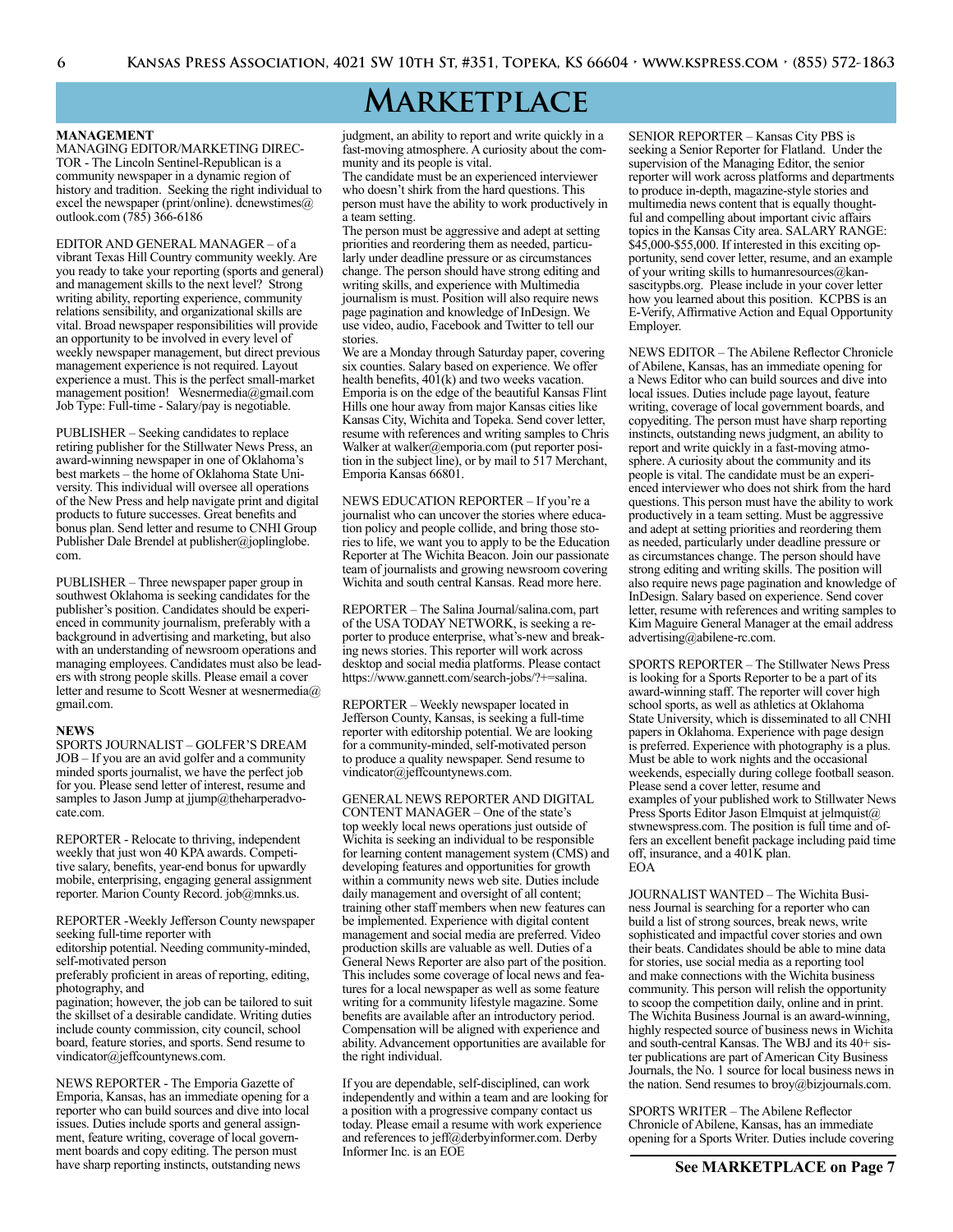# **Marketplace/cont. from page 6**

all local sports, building relationships, attending sporting events, interviews and taking pictures, staying current on what is happening with local sports and writing the needed content in a clear concise way conveying factual information. This position requires strong writing abilities, a keen understanding of the sports that are being covered, researching skills, and completing task with in a time frame. This person should have strong editing skills, and a knowledge of news page pagination and knowledge of Indesign. Salary Based on Experience. Send cover letter and resume with reference and writing samples to Kim Maguire General Manager at the email address below advertising@abilene-rc.com

REPORTER – A duo of legacy newspapers located in the Platte Valley of Nebraska seeks a sports reporter to deliver top-notch sports coverage to our readers. Candidates must have a passion for sports and the players that play them. Page design experience a plus but we'll coach the right candidate without it. Candidates must have a willingness to become part of an active community, a strong work ethic, an ability to develop solid player/parent/coach relationships, and thrive in a small team environment. Interested candidates should send a resume and work samples to josh@indydailyreporter.com.

REPORTER – The Abilene Reflector Chronicle of Abilene, Kansas, has an immediate opening for a reporter who can build sources and dive into local issues. Duties include general assignment, feature writing, coverage of local government boards, and copyediting. The person must have sharp reporting instincts, outstanding news judgment, an ability to report and write quickly in a fast-moving atmosphere. A curiosity about the community and its people is vital. The candidate must be an experienced interviewer who does not shirk from the hard questions. This person must have the ability to work productively in a team setting. Must be aggressive and adept at setting priorities and reordering them as needed, particularly under deadline pressure or as circumstances change. The person should have strong editing and writing skills. The position will also require news page pagination and knowledge of InDesign. Salary based on experience. Send cover letter, resume with references and writing samples to Kim Maguire General Manager at the email address advertising@abilene-rc.com.

EDITOR – Come join our team as we grow! Weekly newspaper located in Texas is in search of a great editor. The leader we seek will be hands-on in all parts of our weekly newspaper, from covering sporting events and city council to layout and photography. Community involvement is a must. Experience in Indesign and Photoshop is preferred but not required. For more information, please submit your resume and cover letter to swood@ntin.net

EDITOR – The Shawnee Mission Post is hiring an Audience Engagement Editor to ensure our coverage of Johnson County reaches the people who will value it most. The new staff member will be charged with leading the organization to the next level in its use of social media. Click here for details.

EDITOR/REPORTER – Come grow with us! The Community Voice, an award-winning multiplatform bi-weekly publication seeks an Editor/ writer to join our team during an exciting chapter of innovation and growth. This individual will lead a small but growing team of journalists with the goal of expanding our relevance, impact and reach. The ideal candidate is a first-rate and creative reporter with expertise in creating content that is relevant to

a diverse readership, and must have demonstrable cultural competencies covering communities of diverse backgrounds and issues. This person will report, write and manage reporters. Prior supervisory and content management experience, including work as an editor for a first- class college newspaper, is preferred. This person will work in Wichita, KS. Our coverage area is the state of Kansas and the Kansas City Metro Area. Send resume, cover letter, reference and writing samples to gooch@ tcvpub.com.

ENTERPRISING REPORTER – Distinguished, independently owned paper seeks dedicated contributor to weekly showcase of engaging, human-focused features. Salary \$27,000 to \$34,000, plus insurance. Relocate to artsy Flint Hills community with strong schools, two resort lakes. job@mnks.us.

REPORTER & MANAGING EDITOR – Seeking to fill two full time positions: general reporter who can also cover sports (five school districts and multiple city and county entities); and full time managing editor with 3-5 years minimum management experience. Knowledge and proficiency in taking photos and AP style writing is preferred. Some evening and weekend hours required. Successful candidates will live in Osage County. Competitive wages and benefits. Please send resume to: The Osage County Herald-Chronicle, 527 Market Street, Osage City, KS 66523 or email to Catherine Faimon, faimonc@ gmail.com.

REPORTER – The Bartlesville Examiner-Enterprise is looking for a full-time reporter to cover local news in northeast Oklahoma. Candidates should have experience taking photos as well as shooting and editing video, and know how to use social media to grow an audience. Preferred: Degree in journalism or related field; previous experience at a daily newspaper or other professional news organization. Send letter of interest, resume, three references and story clips to Doug Graham, News Editor, at dgraham@examiner-enterprise.com.

#### **ADVERTISING**

RETAIL ACCOUNT EXECUTIVE – The Great Bend Tribune is seeking a full-time Retail Account Executive or Sales Team Leader to join their award-winning team. This strategic position will be responsible for bringing innovative advertising solutions to local businesses in Central Kansas. The right candidate will be a resourceful, performancedriven professional that has the tenacity to grow sales and market our customers. Computer and presentation skills are required for this position as well as a good driving record and reliable transportation. The ideal candidate will have experience selling both print and digital advertising with a proven track record of delivering meaningful and compelling solutions for clients. He/she must be a team player willing to inspire and be inspired by being part of a dynamic media company focused on customer service. Responsibilities include: Develop and maintain positive and productive relationships with our clients and staff, use professional selling techniques and marketing skills to close sales or upgrade existing accounts, increase and build client base, provide client feedback to internal team as appropriate, effectively communicate sales information and opportunities internally, calculate, input and maintain records of sales, attend training and meetings as appropriate, network with local community professionals and assist in developing and growing market share. Compensation includes a base plus commission with established account list and benefits. To apply send your resume and cover letter

to: Judy Duryee, Great Bend Tribune, 2012 Forest Ave., Great Bend, KS 67530 or email: jduryee@ GBTribune.com

#### **PRODUCTION**

PRESS OPERATOR — Accepting resumes for Press Operator at progressive, family-run newspaper in Weatherford, Okla. Experience with Goss Community press helpful. Attractive compensation and re-location packages. Contact Phillip Reid at 580- 772-3301 or email resume to Phillip@PhillipReid. net. (3-27)

FULL-TIME PRESS OPERATOR – Montgomery County Media, LLC is seeking a full-time press operator to join our printing team based in the charming and vibrant community of Independence, KS. The ideal candidate will have previous web press experience including printing of process color, GOSS press maintenance, and press make-ready. Solid work ethic along with mechanical skills and the ability to react quickly to print related issues is a must. We are willing to train the right person. Job requirements include: Current valid driver's license with clean driving record, color vision and depth perception, ability to lift a minimum of 75 pounds, ability to read and comprehend written and/or oral English instruction along with an ability to communicate effectively with team members. If interested, please send a resume with references included to josh@indydailyreporter.com. EOE.

PART-TIME PRESS OPERATOR – The Great Bend Tribune is seeking a part-time press operator to join our printing team. The ideal candidate will have previous web press experience, including print of process color and press make-ready. Good work ethics along with mechanical skills and ability to react quickly to print related problems. We are willing to train the right person. Job requirements include: • Current valid driver's license with clean driving record, ability to pass a written fork lift test and train on lift; • Color vision and depth perception; • Ability to lift a minimum of 75 pounds; • Ability to read and comprehend written and/or oral English instruction along with ability to communicate effectively with team members. To submit a resume with references or request an application contact jduryee $\omega$ GBTribune.com.

#### **PRINTING OPTIONS**

The Manhattan Mercury can print your newspaper at a competitive rate, with award-winning quality. Contact Ned Seaton, 785-776-2200, ext. 255, or nseaton@themercury.com. Keep your printing in Kansas with a local, family-run business.

#### **NEWSPAPERS FOR SALE**

FOR SALE – Free distribution, niche publication located in Kansas. Owner looking to retire. The publication is profitable and has a strong print and digital presence. Serves a tri-state area. If interested, please email Emily Bradbury at ebradbury@kspress. com. Emily will then pass along your interest to the publisher.

NE Kansas weekly in high growth area for sale. Owner wants to retire. Will consider any reasonable offer. Please email Emily detailing your interest and she will forward the email to the owner for further communication.

Western Kansas county seat weekly. Solid advertising base. Progressive community with growing population. Inquire through KPA by emailing ebradbury@kspress.com